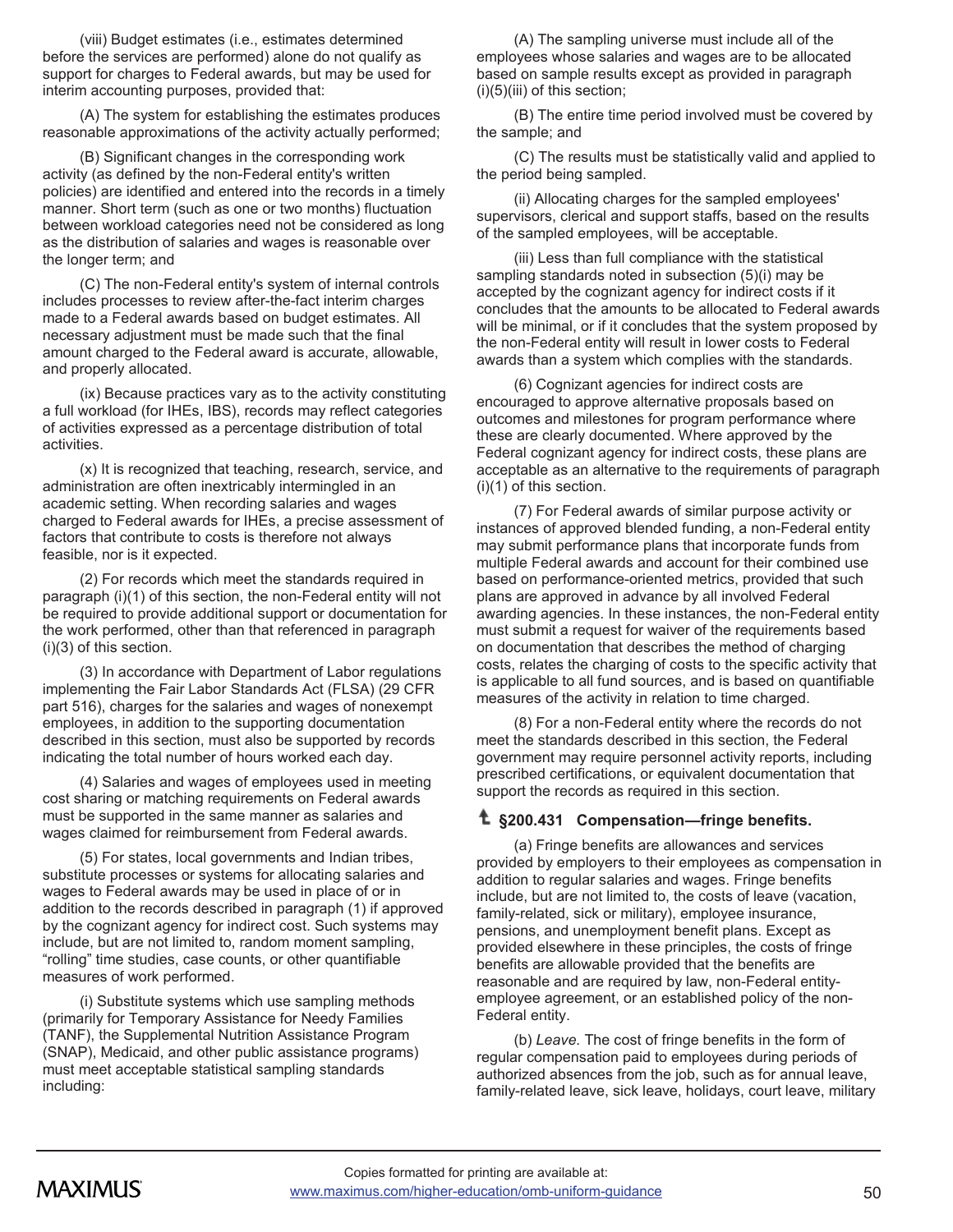leave, administrative leave, and other similar benefits, are allowable if all of the following criteria are met:

(1) They are provided under established written leave policies;

(2) The costs are equitably allocated to all related activities, including Federal awards; and,

(3) The accounting basis (cash or accrual) selected for costing each type of leave is consistently followed by the non-Federal entity or specified grouping of employees.

(i) When a non-Federal entity uses the cash basis of accounting, the cost of leave is recognized in the period that the leave is taken and paid for. Payments for unused leave when an employee retires or terminates employment are allowable as indirect costs in the year of payment.

(ii) The accrual basis may be only used for those types of leave for which a liability as defined by GAAP exists when the leave is earned. When a non-Federal entity uses the accrual basis of accounting, allowable leave costs are the lesser of the amount accrued or funded.

(c) The cost of fringe benefits in the form of employer contributions or expenses for social security; employee life, health, unemployment, and worker's compensation insurance (except as indicated in §200.447 Insurance and indemnification); pension plan costs (see paragraph (i) of this section); and other similar benefits are allowable, provided such benefits are granted under established written policies. Such benefits, must be allocated to Federal awards and all other activities in a manner consistent with the pattern of benefits attributable to the individuals or group(s) of employees whose salaries and wages are chargeable to such Federal awards and other activities, and charged as direct or indirect costs in accordance with the non-Federal entity's accounting practices.

(d) Fringe benefits may be assigned to cost objectives by identifying specific benefits to specific individual employees or by allocating on the basis of entity-wide salaries and wages of the employees receiving the benefits. When the allocation method is used, separate allocations must be made to selective groupings of employees, unless the non-Federal entity demonstrates that costs in relationship to salaries and wages do not differ significantly for different groups of employees.

(e) *Insurance.* See also §200.447 Insurance and indemnification, paragraphs (d)(1) and (2).

(1) Provisions for a reserve under a self-insurance program for unemployment compensation or workers' compensation are allowable to the extent that the provisions represent reasonable estimates of the liabilities for such compensation, and the types of coverage, extent of coverage, and rates and premiums would have been allowable had insurance been purchased to cover the risks. However, provisions for self-insured liabilities which do not become payable for more than one year after the provision is made must not exceed the present value of the liability.

(2) Costs of insurance on the lives of trustees, officers, or other employees holding positions of similar responsibility are allowable only to the extent that the insurance represents additional compensation. The costs of such insurance when

the non-Federal entity is named as beneficiary are unallowable.

(3) Actual claims paid to or on behalf of employees or former employees for workers' compensation, unemployment compensation, severance pay, and similar employee benefits (e.g., post-retirement health benefits), are allowable in the year of payment provided that the non-Federal entity follows a consistent costing policy and they are allocated as indirect costs.

(f) *Automobiles.* That portion of automobile costs furnished by the entity that relates to personal use by employees (including transportation to and from work) is unallowable as fringe benefit or indirect (F&A) costs regardless of whether the cost is reported as taxable income to the employees.

(g) *Pension Plan Costs.* Pension plan costs which are incurred in accordance with the established policies of the non-Federal entity are allowable, provided that:

(1) Such policies meet the test of reasonableness.

(2) The methods of cost allocation are not discriminatory.

(3) For entities using accrual based accounting, the cost assigned to each fiscal year is determined in accordance with GAAP.

(4) The costs assigned to a given fiscal year are funded for all plan participants within six months after the end of that year. However, increases to normal and past service pension costs caused by a delay in funding the actuarial liability beyond 30 calendar days after each quarter of the year to which such costs are assignable are unallowable. Non-Federal entity may elect to follow the "Cost Accounting Standard for Composition and Measurement of Pension Costs" (48 CFR 9904.412).

(5) Pension plan termination insurance premiums paid pursuant to the Employee Retirement Income Security Act (ERISA) of 1974 (29 U.S.C. 1301-1461) are allowable. Late payment charges on such premiums are unallowable. Excise taxes on accumulated funding deficiencies and other penalties imposed under ERISA are unallowable.

(6) Pension plan costs may be computed using a payas-you-go method or an acceptable actuarial cost method in accordance with established written policies of the non-Federal entity.

(i) For pension plans financed on a pay-as-you-go method, allowable costs will be limited to those representing actual payments to retirees or their beneficiaries.

(ii) Pension costs calculated using an actuarial costbased method recognized by GAAP are allowable for a given fiscal year if they are funded for that year within six months after the end of that year. Costs funded after the six month period (or a later period agreed to by the cognizant agency for indirect costs) are allowable in the year funded. The cognizant agency for indirect costs may agree to an extension of the six month period if an appropriate adjustment is made to compensate for the timing of the charges to the Federal government and related Federal reimbursement and the non-Federal entity's contribution to the pension fund. Adjustments may be made by cash refund or other equitable procedures to compensate the Federal government for the time value of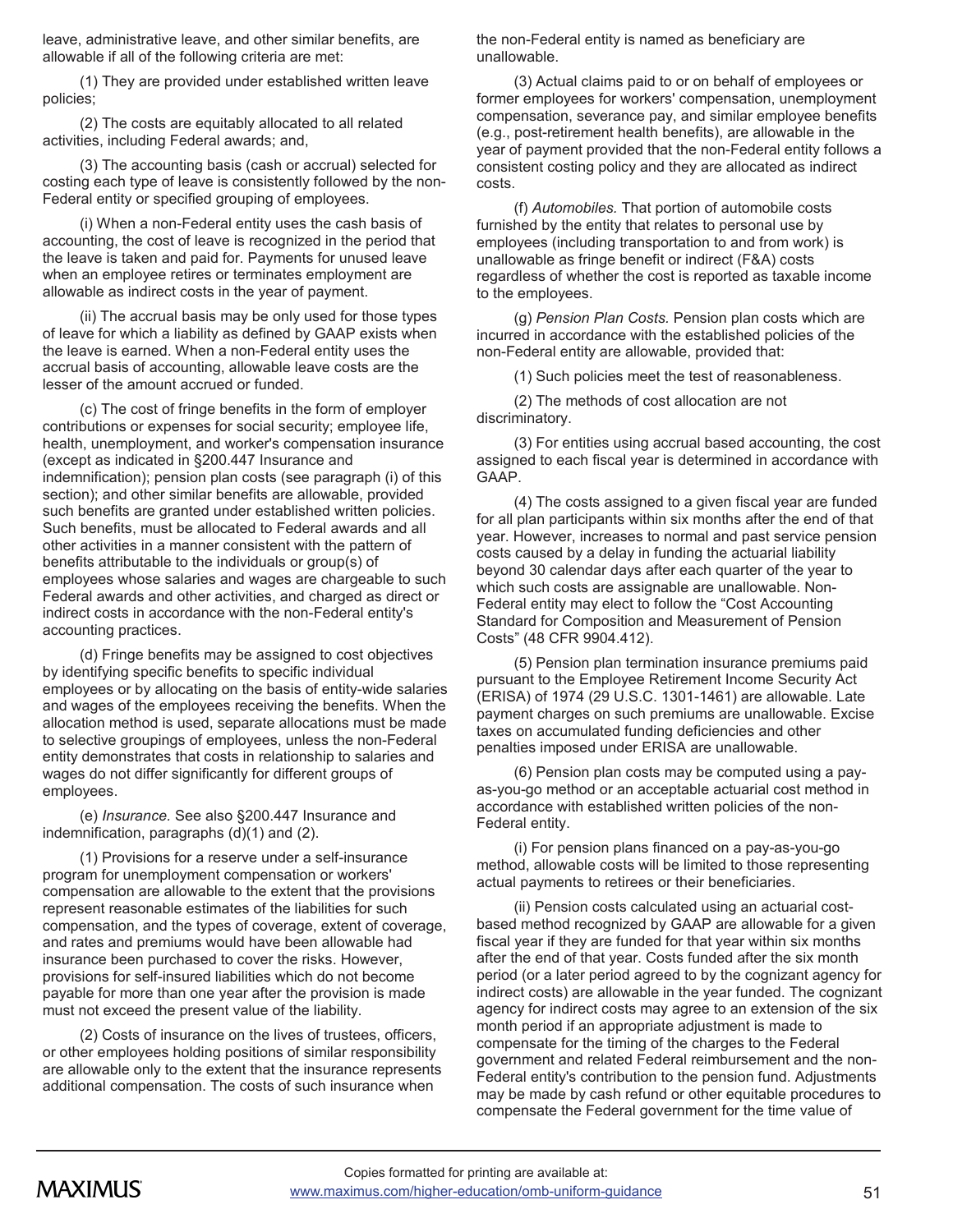Federal reimbursements in excess of contributions to the pension fund.

(iii) Amounts funded by the non-Federal entity in excess of the actuarially determined amount for a fiscal year may be used as the non-Federal entity's contribution in future periods.

(iv) When a non-Federal entity converts to an acceptable actuarial cost method, as defined by GAAP, and funds pension costs in accordance with this method, the unfunded liability at the time of conversion is allowable if amortized over a period of years in accordance with GAAP.

(v) The Federal government must receive an equitable share of any previously allowed pension costs (including earnings thereon) which revert or inure to the non-Federal entity in the form of a refund, withdrawal, or other credit.

(h) *Post-Retirement Health.* Post-retirement health plans (PRHP) refers to costs of health insurance or health services not included in a pension plan covered by paragraph (g) of this section for retirees and their spouses, dependents, and survivors. PRHP costs may be computed using a pay-asyou-go method or an acceptable actuarial cost method in accordance with established written policies of the non-Federal entity.

(1) For PRHP financed on a pay-as-you-go method, allowable costs will be limited to those representing actual payments to retirees or their beneficiaries.

(2) PRHP costs calculated using an actuarial cost method recognized by GAAP are allowable if they are funded for that year within six months after the end of that year. Costs funded after the six month period (or a later period agreed to by the cognizant agency) are allowable in the year funded. The Federal cognizant agency for indirect costs may agree to an extension of the six month period if an appropriate adjustment is made to compensate for the timing of the charges to the Federal government and related Federal reimbursements and the non-Federal entity's contributions to the PRHP fund. Adjustments may be made by cash refund, reduction in current year's PRHP costs, or other equitable procedures to compensate the Federal government for the time value of Federal reimbursements in excess of contributions to the PRHP fund.

(3) Amounts funded in excess of the actuarially determined amount for a fiscal year may be used as the Federal government's contribution in a future period.

(4) When a non-Federal entity converts to an acceptable actuarial cost method and funds PRHP costs in accordance with this method, the initial unfunded liability attributable to prior years is allowable if amortized over a period of years in accordance with GAAP, or, if no such GAAP period exists, over a period negotiated with the cognizant agency for indirect costs.

(5) To be allowable in the current year, the PRHP costs must be paid either to:

(i) An insurer or other benefit provider as current year costs or premiums, or

(ii) An insurer or trustee to maintain a trust fund or reserve for the sole purpose of providing post-retirement benefits to retirees and other beneficiaries.

(6) The Federal government must receive an equitable share of any amounts of previously allowed post-retirement benefit costs (including earnings thereon) which revert or inure to the entity in the form of a refund, withdrawal, or other credit.

(i) *Severance Pay.* (1) Severance pay, also commonly referred to as dismissal wages, is a payment in addition to regular salaries and wages, by non-Federal entities to workers whose employment is being terminated. Costs of severance pay are allowable only to the extent that in each case, it is required by (a) law, (b) employer-employee agreement, (c) established policy that constitutes, in effect, an implied agreement on the non-Federal entity's part, or (d) circumstances of the particular employment.

(2) Costs of severance payments are divided into two categories as follows:

(i) Actual normal turnover severance payments must be allocated to all activities; or, where the non-Federal entity provides for a reserve for normal severances, such method will be acceptable if the charge to current operations is reasonable in light of payments actually made for normal severances over a representative past period, and if amounts charged are allocated to all activities of the non-Federal entity.

(ii) Measurement of costs of abnormal or mass severance pay by means of an accrual will not achieve equity to both parties. Thus, accruals for this purpose are not allowable. However, the Federal government recognizes its obligation to participate, to the extent of its fair share, in any specific payment. Prior approval by the Federal awarding agency or cognizant agency for indirect cost, as appropriate, is required.

(3) Costs incurred in certain severance pay packages which are in an amount in excess of the normal severance pay paid by the non-Federal entity to an employee upon termination of employment and are paid to the employee contingent upon a change in management control over, or ownership of, the non-Federal entity's assets, are unallowable.

(4) Severance payments to foreign nationals employed by the non-Federal entity outside the United States, to the extent that the amount exceeds the customary or prevailing practices for the non-Federal entity in the United States, are unallowable, unless they are necessary for the performance of Federal programs and approved by the Federal awarding agency.

(5) Severance payments to foreign nationals employed by the non-Federal entity outside the United States due to the termination of the foreign national as a result of the closing of, or curtailment of activities by, the non-Federal entity in that country, are unallowable, unless they are necessary for the performance of Federal programs and approved by the Federal awarding agency.

(j)(1) *For IHEs only.* Fringe benefits in the form of tuition or remission of tuition for individual employees are allowable, provided such benefits are granted in accordance with established non-Federal entity policies, and are distributed to all non-Federal entity activities on an equitable basis. Tuition benefits for family members other than the employee are unallowable.